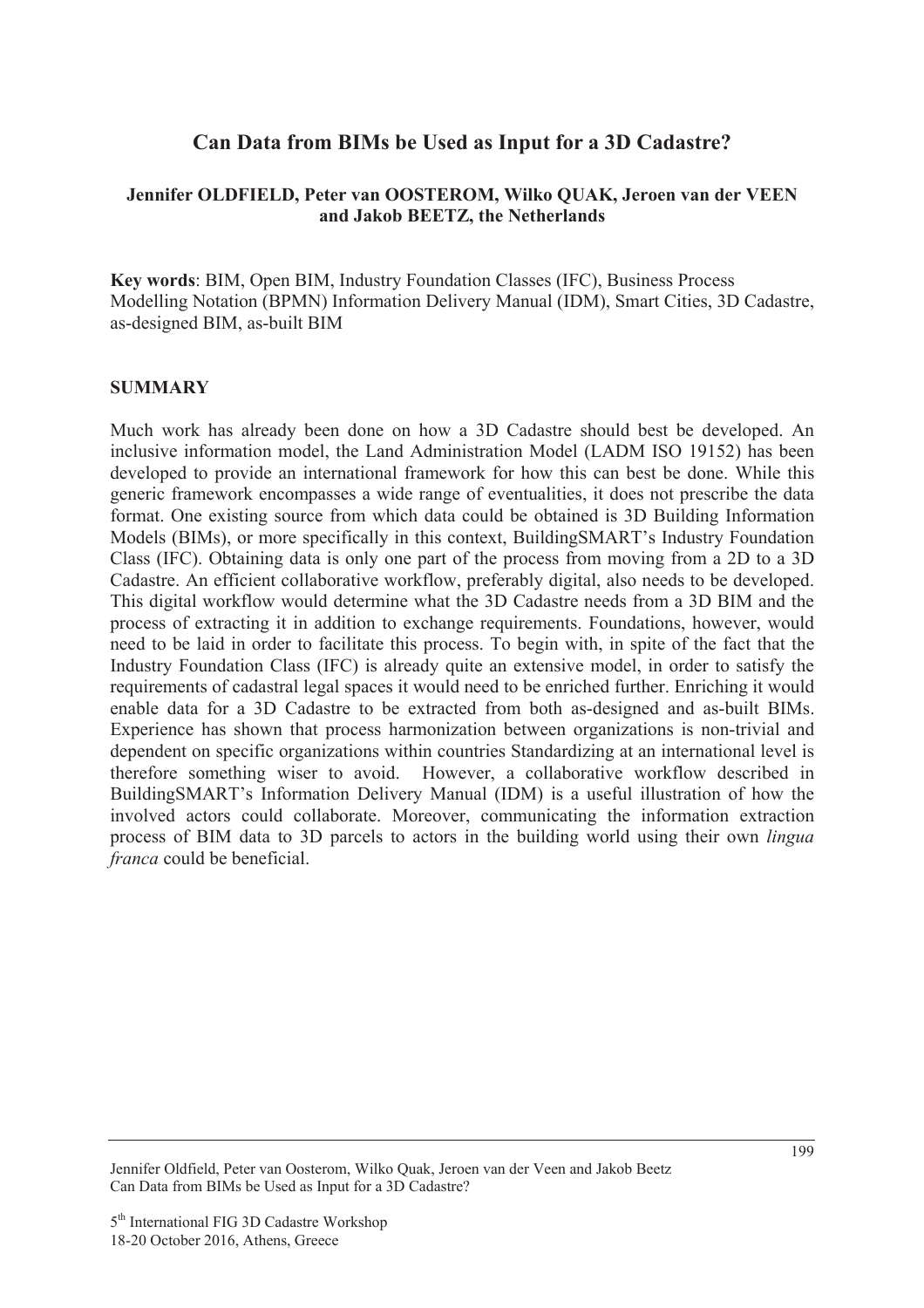# **Can Data from BIMs be Used as Input for a 3D Cadastre?**

# **Jennifer OLDFIELD, Peter van OOSTEROM, Wilko QUAK, Jeroen van der VEEN and Jakob BEETZ, the Netherlands**

### **1. INTRODUCTION**

The twenty-first century is the century of Smart Cities, cities which are mapped to the last detail and which are used by a broad tapestry of stakeholders for seamless communication throughout the lifecycle of buildings (or other constructions) and cities at every level. Smart Cities are mapped in 3D and have buildings designed and managed by means of Building Information Models (BIMs). The mapping of buildings into 3D BIMs needs a 3D Cadastre or Land Registry to complement it with respect to the legal status of the objects, land and space. While this need has long been acknowledged in the densely-populated countries (areas), the Cadastral map remains based on 2D in spite of the fact that in reality property units include both height and depth. Creating a 3D system, as is being pioneered in several countries around the world, would have many advantages. One simple, cost-effective way to achieve a 3D Cadastre could be to adapt / design a development workflow from which it is possible to (re-) use information from existing BIMs to create 3D parcels.

Sections 2 and 3 of this paper further introduces the reader to respectively BIM and 3D Cadastre (and to the various open standards which would be used to achieve the goal of reusing data). In Sections 4 and 5 a specific use case and then a colloborative workflow are described to illustrate how this could be achieved in practice. Section 6 contains our main conclusions.

# **2. BACKGROUND BIM**

The Building Information Council of the Netherlands (BIR) and the Dutch BIM Gateway (BIMLoket) define BIM as follows:

- Firstly, as the Building Information Model. This is a digital representation of how a (physical) building (including its facilities) is designed, is realized and how it ends up.
- Secondly, Building Information Modelling places more emphasis on the process, both alone and in partnership. It is about working independently and cooperatively on building projects with the help of exchanging/ sharing digital information models.

These two aspects of BIM have been developed by the industry with the aim of bringing the numerous threads of different information used in construction into a single environment' (BuildingSMART, Norway 2007). In turn, the need for many – often paper-based – documents is either eliminated or reduced by exchanging digital documents. BIM is also used to improve communication between parties. When it is used properly, good quality information which can be understood by all is on hand when it is needed. This is something which improves the construction process overall.

Jennifer Oldfield, Peter van Oosterom, Wilko Quak, Jeroen van der Veen and Jakob Beetz Can Data from BIMs be Used as Input for a 3D Cadastre?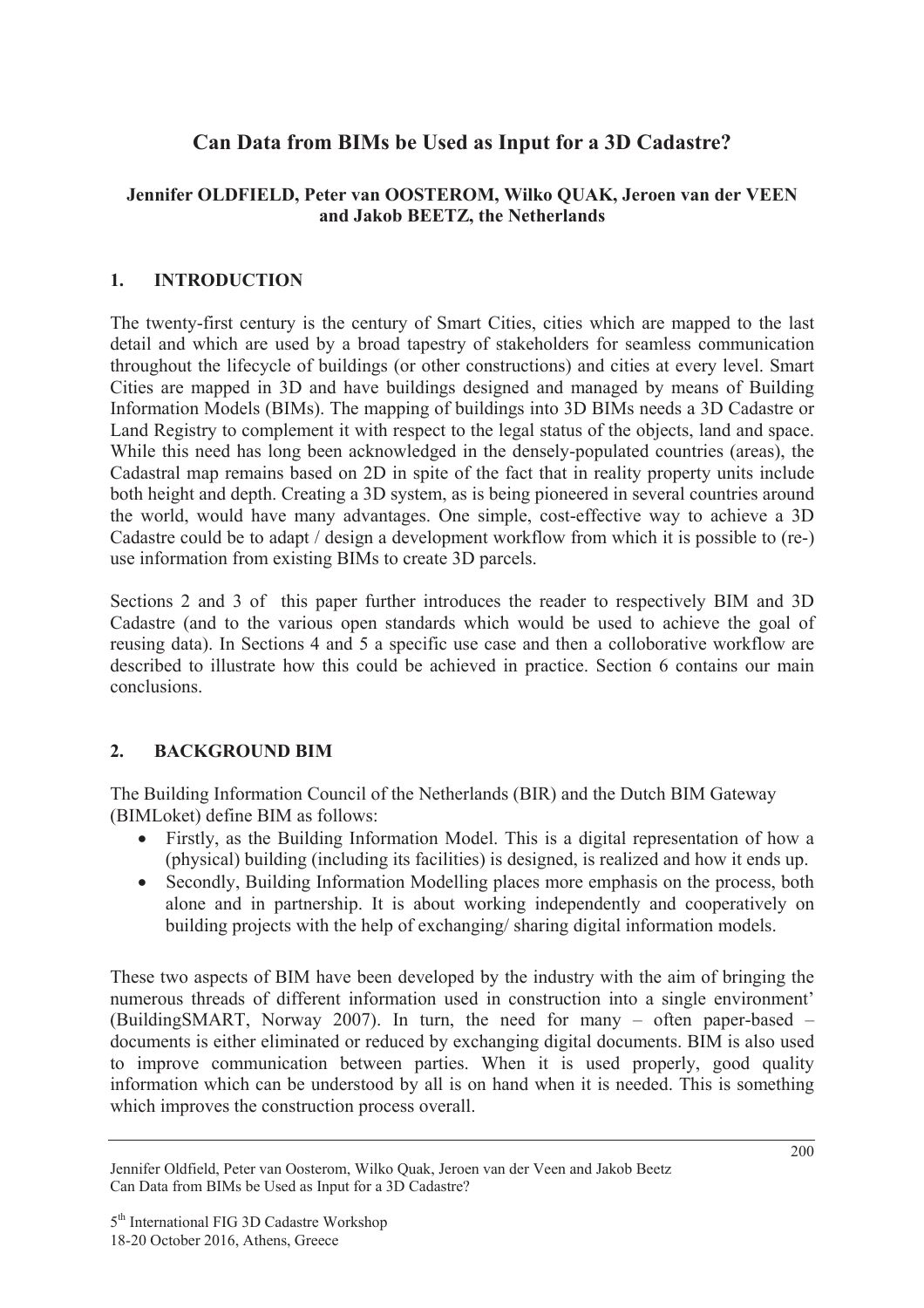The world of BIM encompasses proprietary BIM, such as the products produced by Bentley or Autodesk and open BIM, represented by BuildingSMART. BuildingSMART's BIM standards, which are used in this research, are illustrated in Figure 1 below. It should be noted that the commercial products are increasingly supporting open BIM standards.



**Figure 1. BuildingSMART's main open standards**

The two standards used in particular in this article are the Information Delivery Manual (IDM) and the IFC (Industry Foundation Class).The IDM is a methodology used to capture and specify processes and information flow during the lifecycle of a facility (www.buildingsmart.org). The creation and maintenance of a facility, for example a complex construction project, involves many different participants. Knowing what information needs to be communicated between them and when is important. The IDM makes use of Business Process Modelling Notation (BPMN) and templates for Exchange Requirements in order to facilitate this process.

The IFC is a common data schema that makes it possible to hold and exchange relevant data between different software applications (www.buildingsmart.org). It promotes interoperability within the industry. The Lake Restaurant data set, for example, was made using Autodesk's Revit and then made available to all using the IFC standard. This standard allows it to be imported back into Revit but into many other applications as well.

# **3. BACKGROUND 3D CADASTRE**

Land administration involves maintaining a cadastral mapping agency and a Land Titles office or Land Registry. In some countries these roles are maintained by a single organization, in others they are separate. These organizations involved are considered the governmental authority in each region or country where they administer land. As such, they have a pivotal role in the Smart City concept as a coordinating institution. It makes sense, therefore, that where possible, its data should be managed and maintained through the use of semanticallyrich 3D Models. This will bring it in line with other developments in this field, for example BIM. Not only would it bring it in line, but reusing the rich content of BIM models based on open exchange standards would save on costs and provide an interoperable result. For instance, BIM geometry could be reused for 3D cadastral parcels. A considerable increase in property values, both public and private, mean that a clearer picture with relation to their property rights, restrictions and responsibilities – the 3D RRRs of the Cadastral world (Aien et al 2011) – is needed. For example, a 3D spatial representation derived from a BIM of an apartment spread across multiple rooms but belonging to one owner, could bring clarity to ensuing legal issues.

Jennifer Oldfield, Peter van Oosterom, Wilko Quak, Jeroen van der Veen and Jakob Beetz Can Data from BIMs be Used as Input for a 3D Cadastre?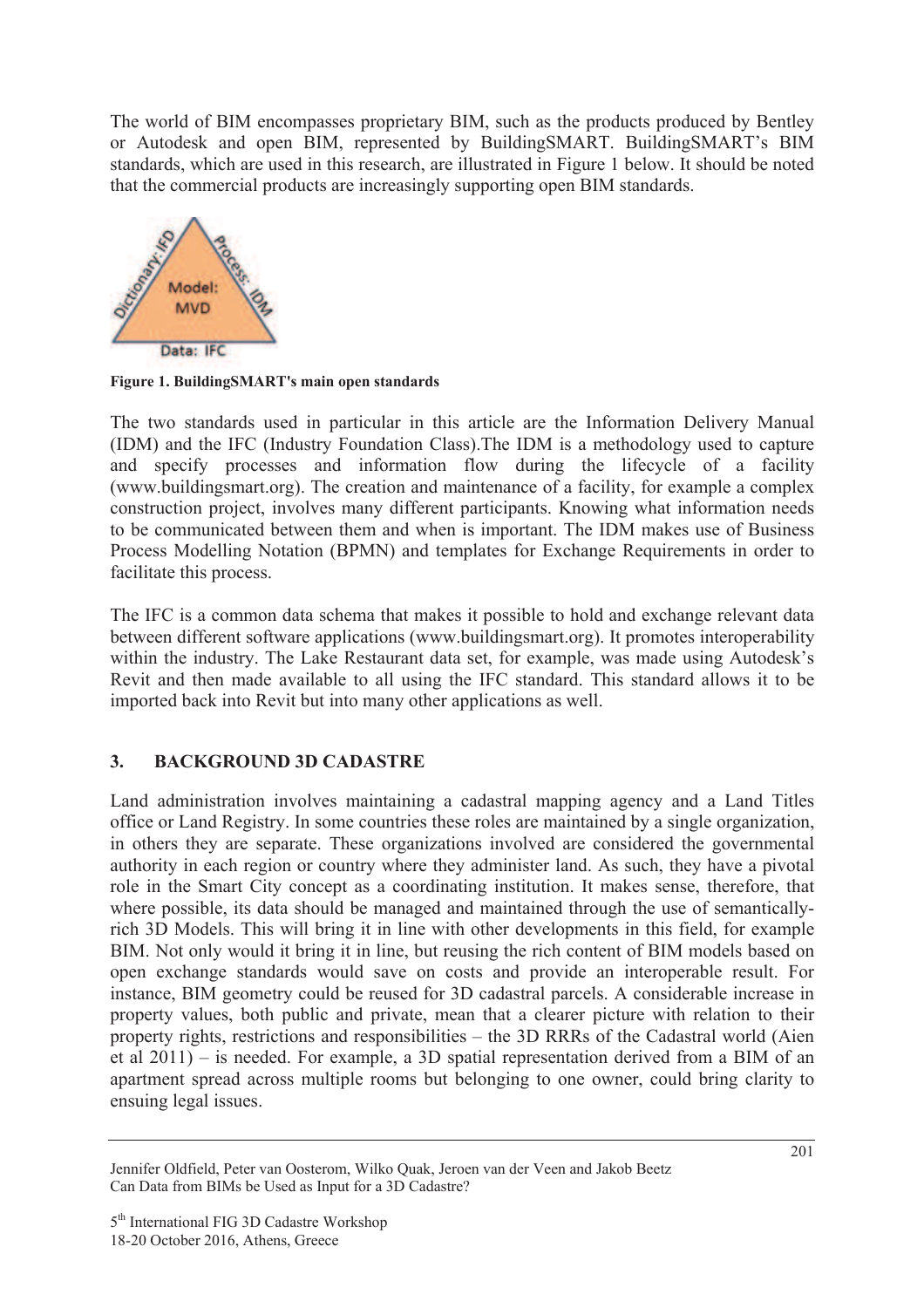While BIM could be used to provide the geometry for a 3D Cadastre, the spaces themselves can be different from those defined by the BIM. While BIMs work with complex physical spaces, for example the rooms, corridors, walls and floors of a building, the legal space needs to work with only one space for a single property. This is in spite of this space containing a number of physical spaces (rooms) or parts of physical spaces (to the middle of the wall space). In this new legal space the boundary surface binds and defines the size of the spatial unit, and thus the right that an entity such as an owner can claim on it. This new legal space can be amply represented in open BIM exchange models.

A further example is the space which might need to be left around a pipe. Imagine a pipe situated at the bottom of someone's garden. The title deed specifies a restriction. This restriction is that nothing can be built over the pipe so that access can always be gained to it. Thus the legal space is not the pipe itself, but an certain extended space around it.

While BIM models physical infrastructure, the Land Administration Domain Model (LADM) works from the perspective of legal spaces. Its focus is on the 'rights, responsibilities and restrictions which affect land or water and that land's geometrical components' (Lemmen 2015). The LADM ISO 19152 is an open standard which has been adopted by the International Organisation for Standardisation (ISO). The LADM is a conceptual or information model but is not a data product specification. Thus, it does not detail how to deal with what it describes in practice, nor does not provide any region-specific solutions. For example, it does not provide any encoding during exchange using XML or data storage in a database. It is a 'descriptive standard' rather than a 'prescriptive standard' (Lemmen et al, 2015). Part of the challenge of extracting data from BIM for use in a 3D Cadastre is mapping the IFC information model to the LADM.

# **4. USE CASE: LAKESIDE RESTAURANT**

The Lake Restaurant is a data set made available as an IFC file by the United Kingdom's National Building Specification. This specification is a case study project for the National BIM Library which is used to market the National BIM Library. This library contains proprietary and non-generic objects which are free to use and platform neutral so that they can be imported into BIM design projects (National Building Specification 2016). The data set is a complex design which is modelled down to the last detail. The data set is used within this paper to illustrate how legal spaces can best be taken from 3D BIMs. (National Building Specification 2016)

### **4.1 The Lakeside Restaurant in a 2D Cadastre**

Buildings built above water pose a particular problem to a 2D Land Administration System. Imagine a situation where a privately owned parcel is situated above water belonging to the city council (government). Only the stilts that the building is built on make contact with the ground. Figure 2 illustrates how it could be registered. This method was used for a similar building in Amsterdam which was positioned above an underground carpark (Stoter et al 2012).

The round circles in Figure 2 represent 39 separate spatial units or parcels. There are a number of problems with this solution. The first is that on the basis of these records someone

Jennifer Oldfield, Peter van Oosterom, Wilko Quak, Jeroen van der Veen and Jakob Beetz Can Data from BIMs be Used as Input for a 3D Cadastre?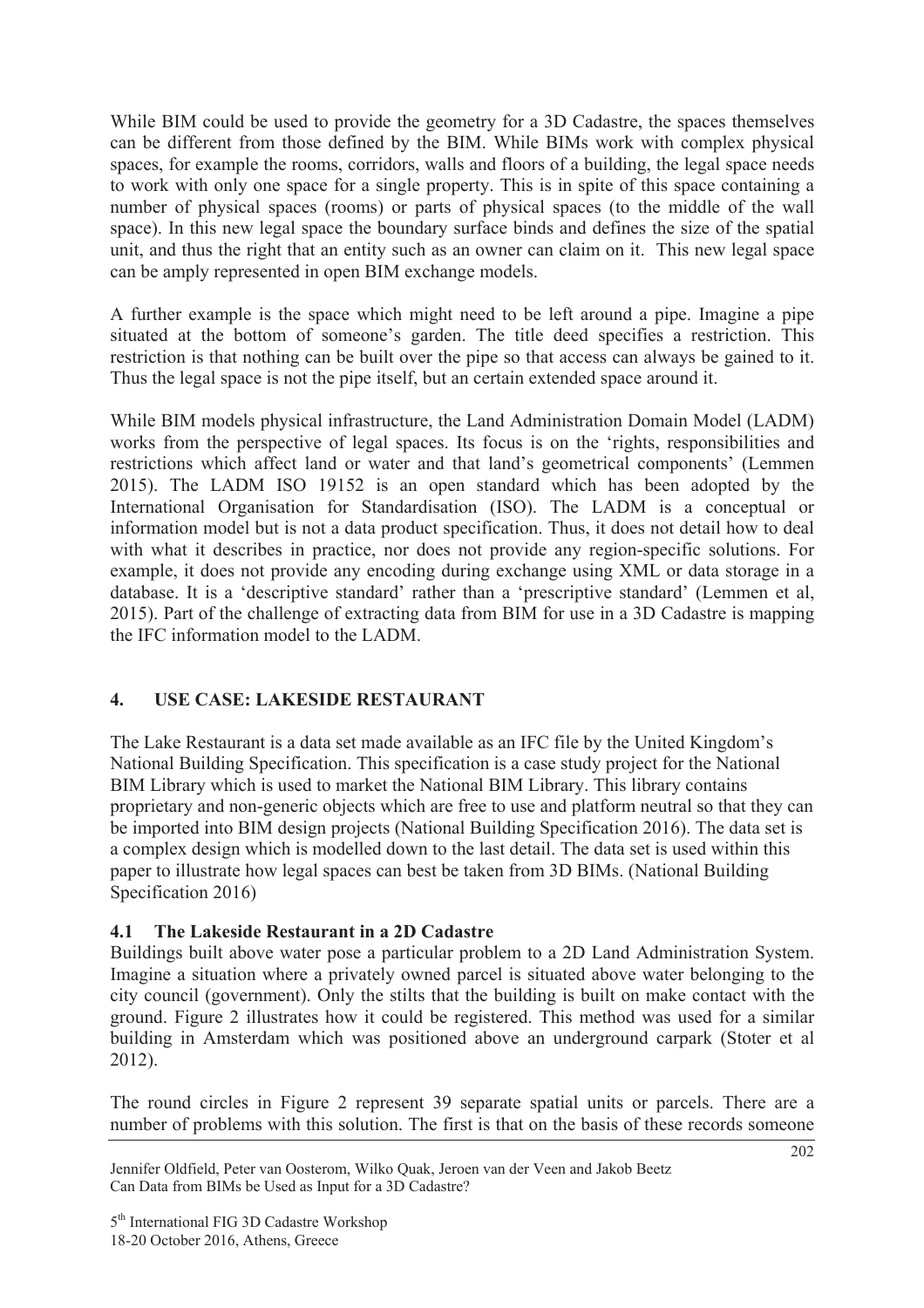studying the records can only guess at what the building (Figure 3) looks like. The second lies in the maintenance of the records. Each one includes the rights, responsibilities and restrictions associated with the whole building. Not only would updating them all be prone to error but one could easily be inadvertently skipped while transferring the deed.

|  |                         |             | $823$ $824$<br>$^{\circ}$ 803 $^{\circ}$ 804 $^{\circ}$ 811 $^{\circ}$ 812 $^{\circ}$ 817 $^{\circ}$ 835 $^{\circ}$ $^{\circ}$ 822 $^{\circ}$ 825 $^{\circ}$ | 840 |
|--|-------------------------|-------------|--------------------------------------------------------------------------------------------------------------------------------------------------------------|-----|
|  |                         |             | $^{\circ}$ 802 $^{\circ}$ 805 $^{\circ}$ 810 $^{\circ}$ 813 $^{\circ}$ 821 $^{\circ}$ 838 $^{\circ}$ 832 $^{\circ}$ 825 $^{\circ}$ 825 $^{\circ}$ 828        | 841 |
|  | 801 806 809 814 820 839 |             |                                                                                                                                                              |     |
|  | 800 807 808 815 819 837 |             |                                                                                                                                                              |     |
|  |                         | 816 818 834 |                                                                                                                                                              | 842 |

**Figure 2. A construction built above water registered in a 2D Land Administration System. A separate spatial unit has been created for every pile foundation in the water** 



**Figure 3. The Lakeside Restaurant thenbs.com** 

### **4.2 Industry Foundation Class's (IFC) Zones and Spaces Objects**

IFC classes can also encompass virtual spaces (in addition to the physical spaces). While a physical space may be a room, a virtual space may be a collection of rooms grouped together for a specific purpose such as an energy analysis (Weise 2009). In turn spaces can be grouped together to form zones, such as one put together to assess the fire safety of a building. While the spaces within a zone are generally positioned adjacent to one another, they do not have to be (Liebich 2009). As a legal space is quite similar to such a virtual space, which can also encompass a number of volumes. Therefore, these spaces and zones are of particular interest in the context of a 3D Cadastre. IFC space boundaries can be defined at different levels. A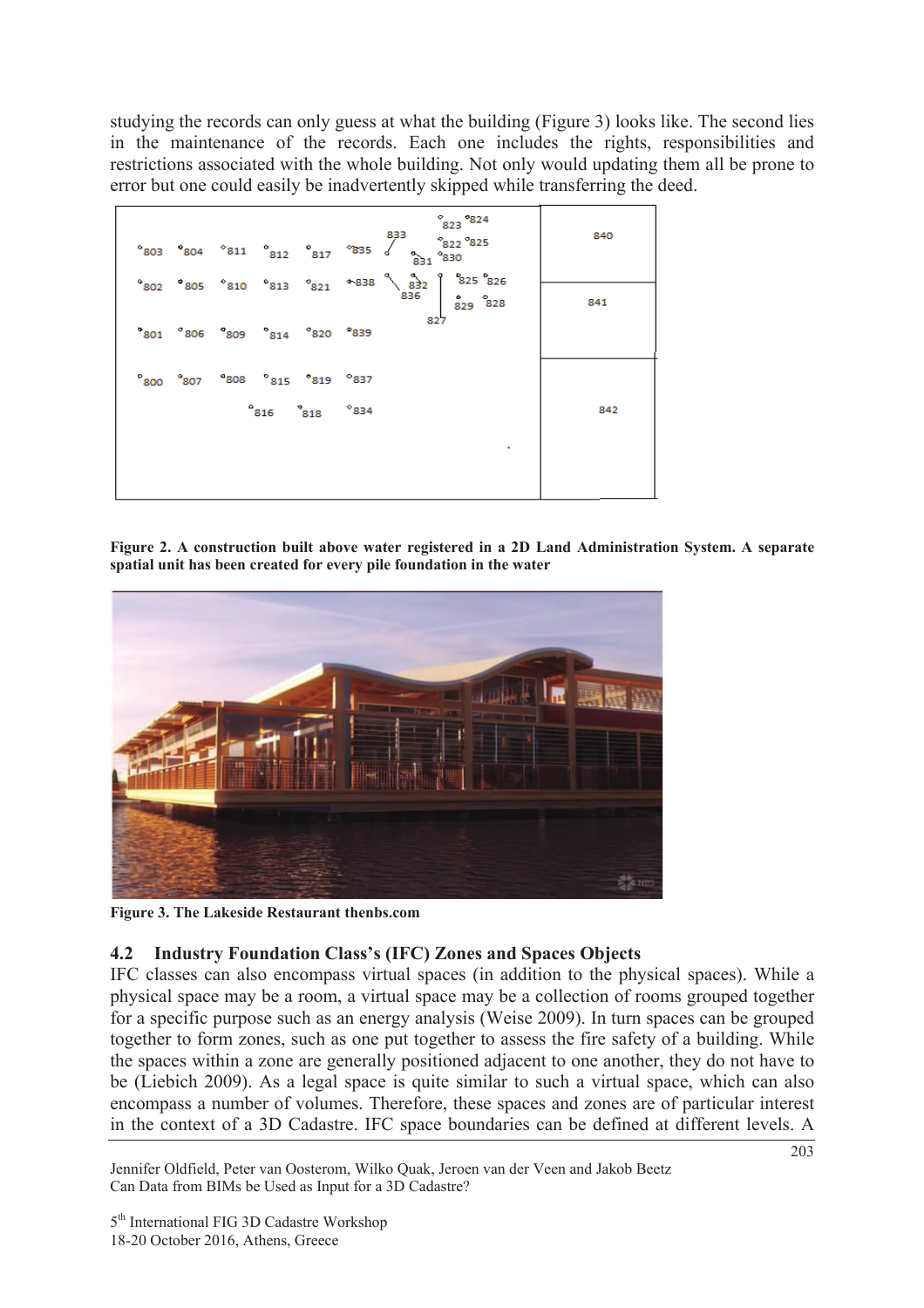first level space boundary is simply a shell, with no references to spaces outside it. A second level space boundary, however, does reference objects around it and is thus topological (Liebich 2009). Figure 4 illustrates how this works. Whereas a first level space boundary only references the six surfaces of Space 005 (floor, ceiling and four walls), second level space boundaries add an extra surface by means of more connection geometry to reference the existence of the wall between Space 003 and Space 004.



**Figure 4. IFC topological 2nd level space boundaries (Weise 2009) with additions by author**

# **4.3 The Lakeside Restaurant in a 3D Cadastre**

An alternate method of registering the Lakeside Restaurant would be to do so in a 3D format. The data could be extracted from a 3D IFC model for use by a 3D Cadastre. The Lakeside Restaurant would be a particularly interesting space to register. To begin with, it is positioned above water. Not only is it positioned above property belonging to someone else but the boundary between the two properties is what could be described as an 'ambulatory natural boundary' (Thompson 2015). This means that the water levels beneath the building are not fixed, but rise and fall depending on the weather.

A further issue is that not only does the building encompass an open air (no top) outdoor deck, positioned above the water but that a number of other spaces within the building are not fully enclosed. One such space can be seen on the left in Figure 3 where an outdoor eating area is shielded by a roof and partially covered walls. The closed part of the Lakeside Restaurant can be mapped to an *IfcSpace* object. This space object could be enclosed by Space Level 2 boundaries (see Figure 4), thus making it a topological volume. Figure 5 illustrates such a conceptual mass. In it, the restaurant has been redrawn as a closed volume. The terrace has also been reformed, to illustrate that it is a limited space both below and above.

How can a legal 3D volume with the rights attached best be extracted from an existing IFC model? Virtual spaces/zones are a solution, but would need to be done manually by the building's designer (and reusing building geometry).

Jennifer Oldfield, Peter van Oosterom, Wilko Quak, Jeroen van der Veen and Jakob Beetz Can Data from BIMs be Used as Input for a 3D Cadastre?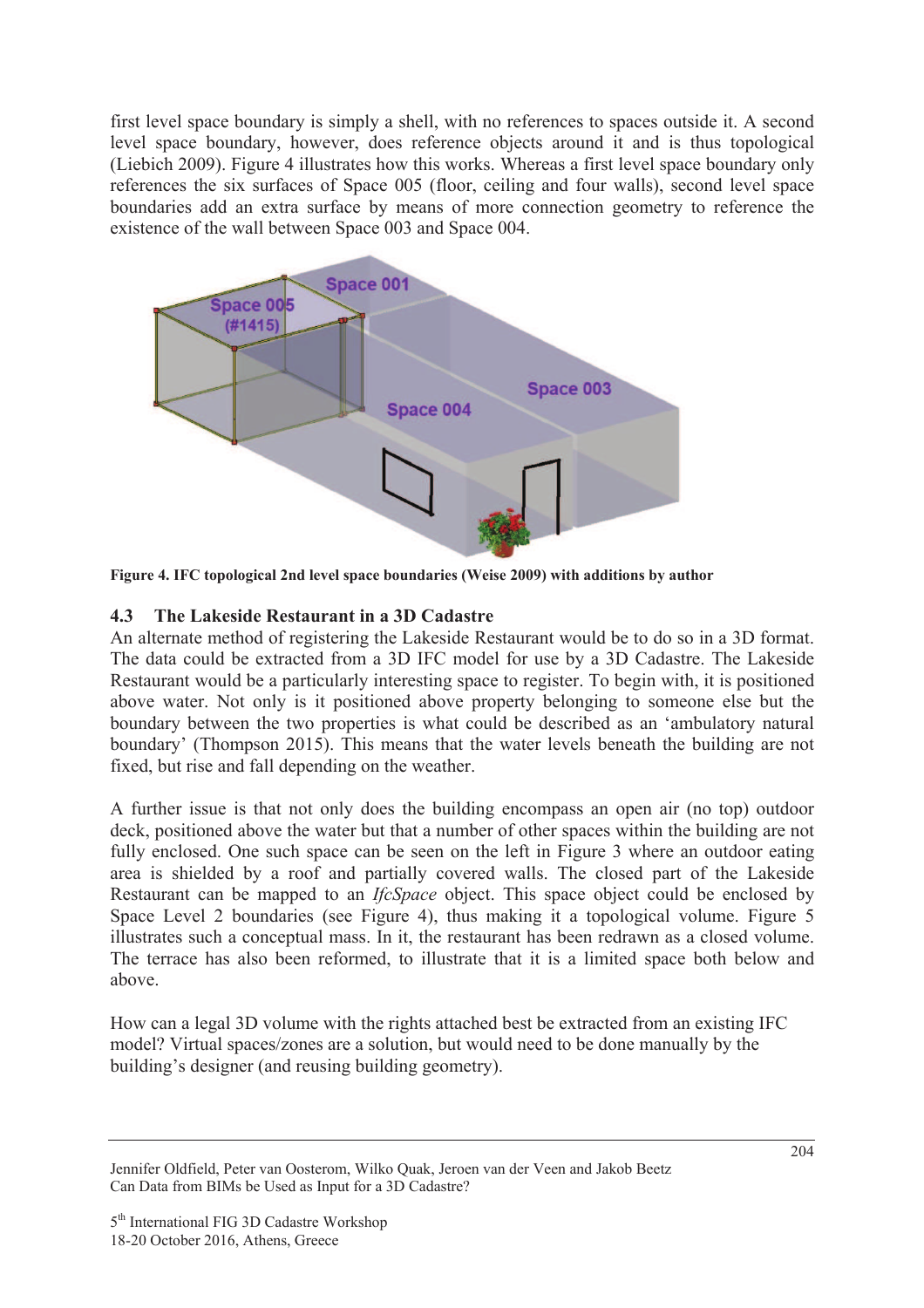

**Figure 5. Conceptual Mass as IfcSpace object** 

The Lake Restaurant is a complex volume composed of partially-open and fully-enclosed spaces as well as fully-open spaces such as the outdoor terrace (Figure 7). One way in which to represent this would be through the use of the IFC's virtual spaces and zones, briefly introduced in 4.2. Using this capability, existing outdoor and indoor spaces could be connected up and stored with IFC second level boundaries. Zones can be virtual spaces, which makes them ideally suited to the concept of legal spaces. Unfortunately, as can be seen from Figure 6, the Lakeside Restaurant dataset does not include spaces and zones which means that this use case cannot illustrate their extraction.

| ≺HVAC               |  |  |  |  |
|---------------------|--|--|--|--|
| Zone                |  |  |  |  |
|                     |  |  |  |  |
| <b>Gross Volume</b> |  |  |  |  |
|                     |  |  |  |  |
| $0.000 \text{ m}^3$ |  |  |  |  |

**Figure 6. Illustration from Lakeside Restaurnt dataset which led to the conclusion that there are no zones (or spaces) to extract as no 'heating ventilation and airconditioning' zones have been defined**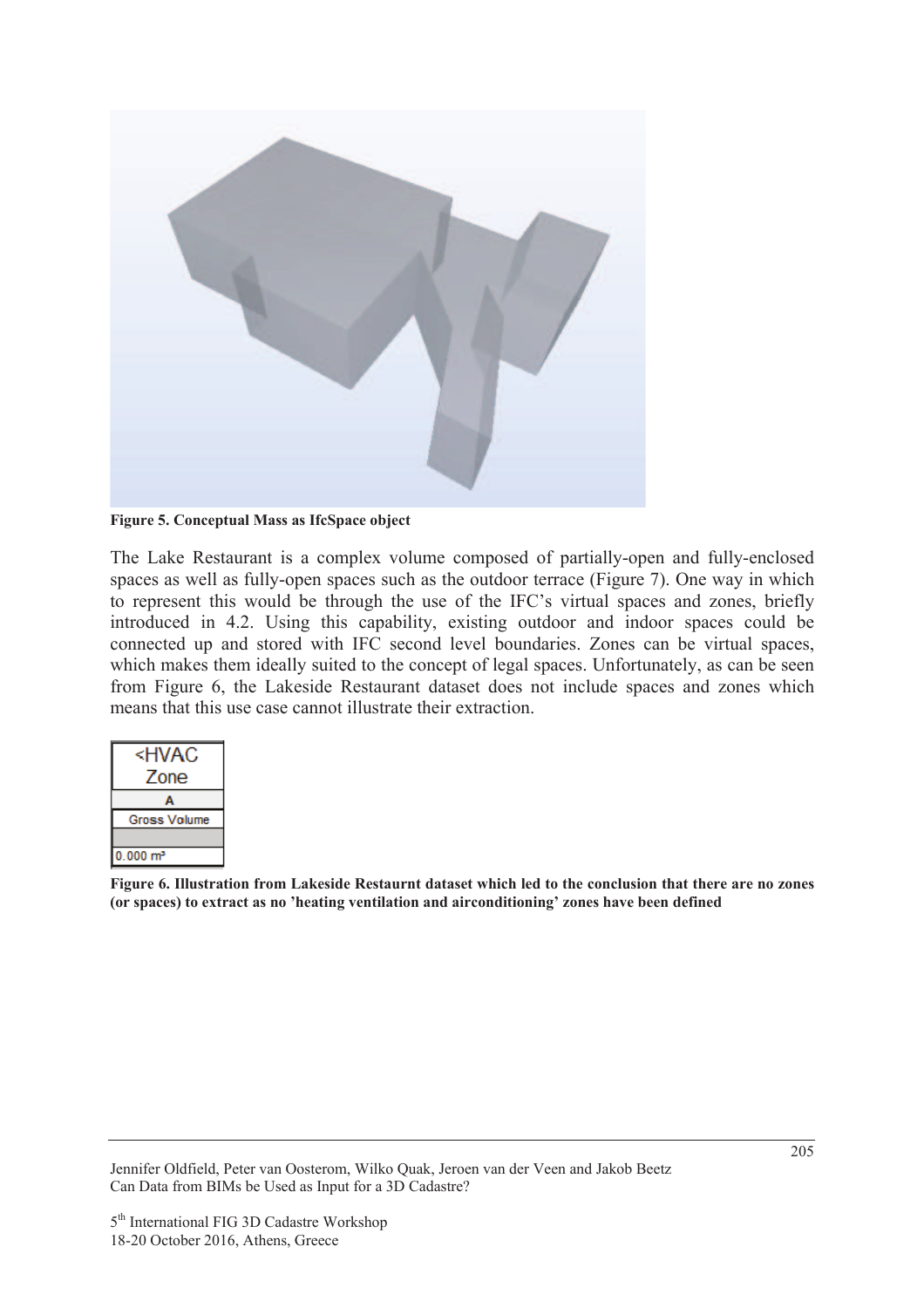

**Figure 7. Pared back Lakeside Restaurant in IFC format showing fully-open outdoor areas**

The second challenge, that of mapping the soft or ambulatory boundary formed by the water's surface to an *IfcSpace* level 2 space boundary, could be solved by adding a description, something which is allowed by both *IfcSpace* (Liebich 2009) and the LADM (Thompson 2015). *IfcSpace* has the following attributes *Name, Description, LongName* and *ObjectType .*  The description attribute is illustrated a by the following example (Figure 8). As there are no restrictions on what can be put here (Liebich 2009) the fact that the space has a soft boundary could be mentioned. Ideally, however, a description would be added as an attribute to the level 2 boundary itself rather than to the space. At this point there are two descriptions, 2a and 2b. 2a, for example, 'occurs when there is a space on the opposite side of the building element providing the space boundary' (Weise 2009). Adding an attribute to the IFC data model would mean contributing to an already continually ongoing process. Initial discussions with a member of the IFC community have suggested the creation of a new topic for the Land Registry System would not be out of the question. Figure 8 shows how this adapted model with newly defined optional attributes for the Lake Restaurant's ambulatory boundary would look. Rather than mentioning that the space had a soft or ambulatory boundary in place of the ' Leisure and Dining' description, the description symbolised by a ' 3' would replace the ' 2a' in IfcRelSpaceBoundary.

#285=IFCSPACE('3LweZaMsz0nR\$8x1w5Bjie', #6, 'W-001', \$, 'Leisure and Dining', #284, #300, 'Restaurant', .ELEMENT., .EXTERNAL., 0.0);

**Figure 8. IfcSpace with Leisure and Dining attribute**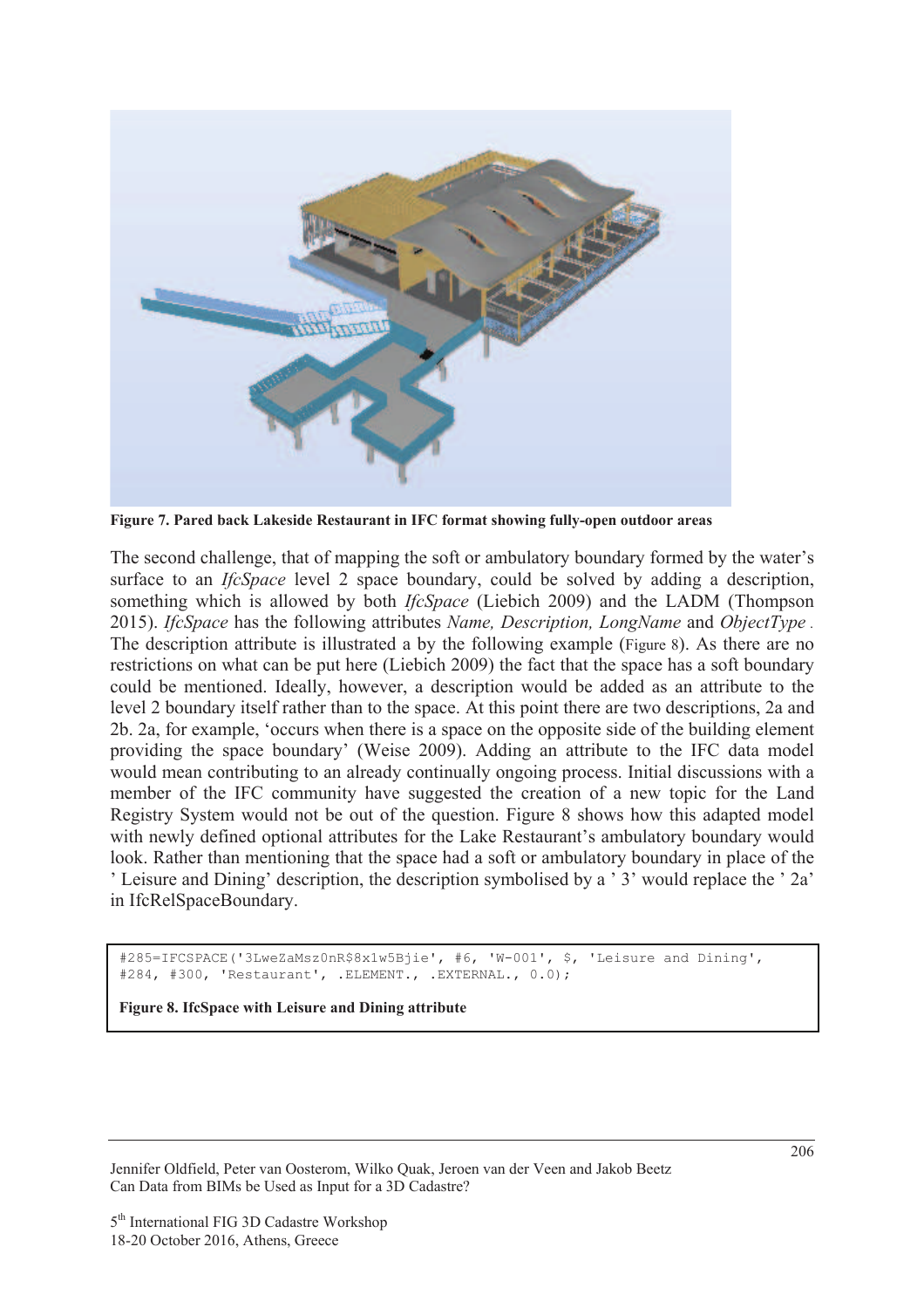

**Figure 9. Extract from IFC model showing** *IfcSpace* **with attributes for a conceptual mass of the Lake Restaurant. The '3' in the IfcRelSpaceBoundary entity represents a proposed new description for an ambulatory boundary and replaces the original ' 2a'**

# **5. MODELLING THE COLLABORATIVE PROCESS WITH IDM**

A central goal of the presented research is obtaining 3D parcel data from BIMs already in existence. Key features would be selected from BIMs and recycled as legal spaces for input into a cadastral database. A collaborative workflow would further support the reuse of BIM data for 3D Cadastre purpose by improving the alignment of activities. Part of the process of gaining a building permit for a building would involve providing the Land Administration System with appropriate legal spaces. Figure 10 and Figure 11 illustrate this process. In order to make the process as clear as possible, text which would usually be referred to from the diagram itself using a number system has been left in the diagram.

Someone wanting to build or to renovate a house first seeks advice for example what can be built where and what cadastral regulations they should adhere to. They are also given access to a digital file of what has already taken place. They then set to work on a 3D BIM for the house. Part of this process is to create a number of space objects grouped into a zone to represent the legal spaces in the building. The resulting 3D BIM is tested digitally to see if it conforms to the advice the Land Registry gave in the original file. A definitive permit is requested and when it has been received the building is then constructed according to the design which has been submitted. During the building process things change, and the BIM which serves as the central point for the collaborative building process, with it. The 'as built' BIM becomes different to the BIM which was initially submitted to the authorities. The building is inspected and, where necessary, the cadastral regulations are enforced.

Jennifer Oldfield, Peter van Oosterom, Wilko Quak, Jeroen van der Veen and Jakob Beetz Can Data from BIMs be Used as Input for a 3D Cadastre?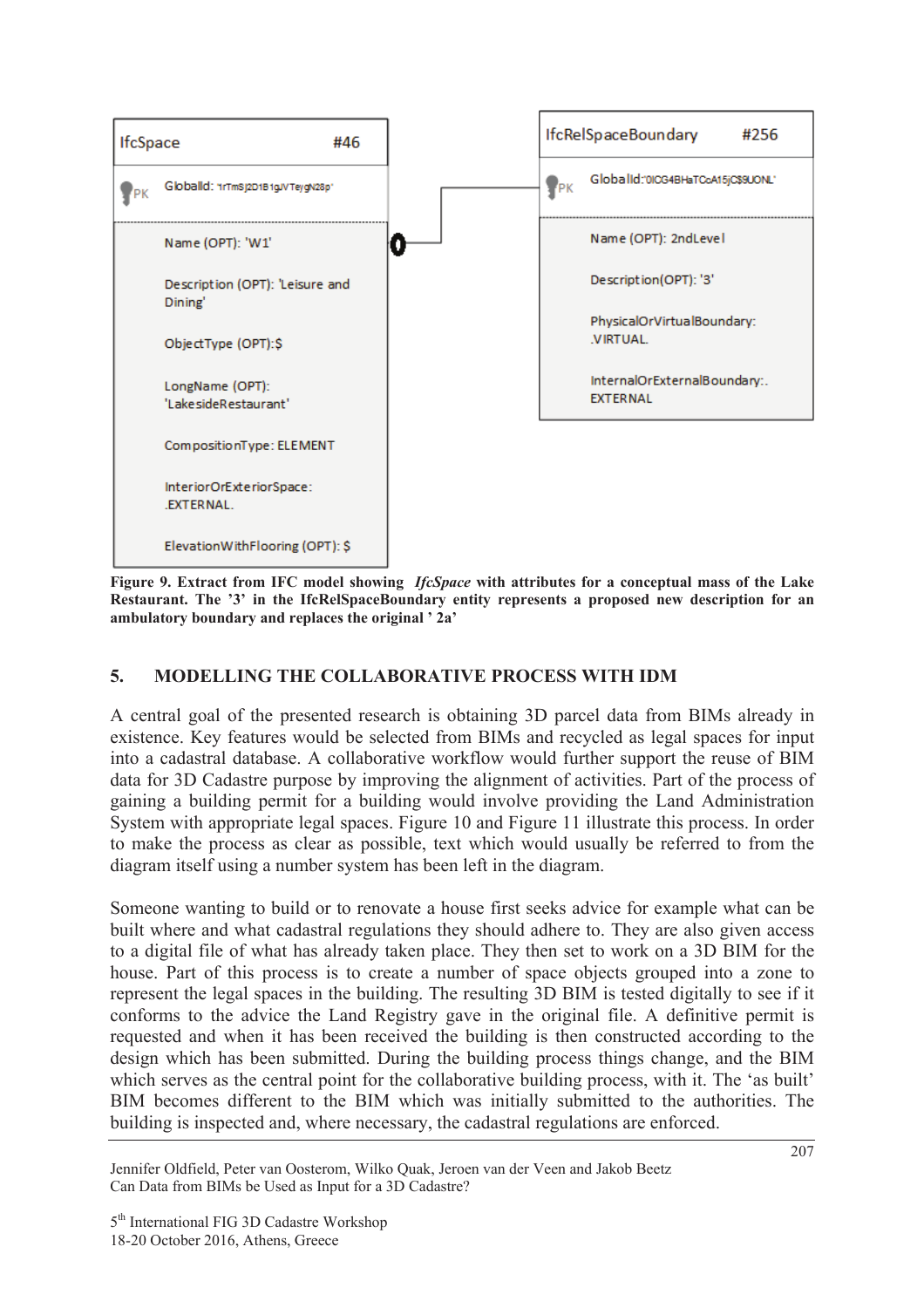

**Figure 10 IDM Workflow: Cadastral Registration by means of a 3D BIM Phase 1** 

A further issue is that the building may subdivided and put up for sale in a different manner than was initially communicated. Thus the cadastral data base needs to have an 'as sold' data set for its records. Underpinning the entire process is the use of open BIM standards which ensure that the data can be used by many, for a variety of purposes and for a long time.

This workflow has been given in the manner of a BIM open standard (the IDM) in order to illustrate how different actors should collaborate. Communicating it in this manner could also

Jennifer Oldfield, Peter van Oosterom, Wilko Quak, Jeroen van der Veen and Jakob Beetz Can Data from BIMs be Used as Input for a 3D Cadastre?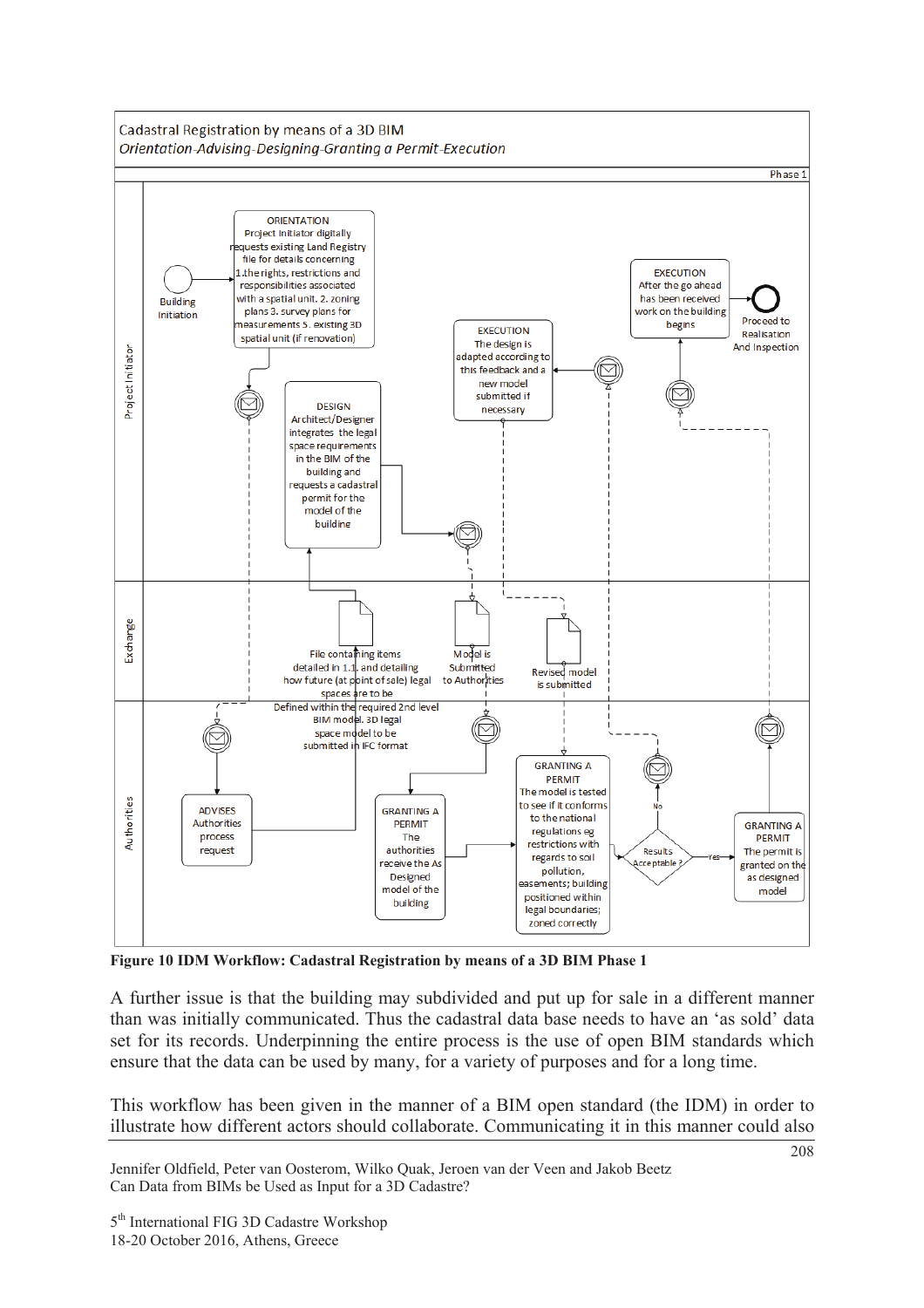be helpful when detailing cadastral requirements to a building project. This workflow has been modelled on a similar workflow proposed in the Netherlands for obtaining BIM data for building registrations (Pijpker et al 2015).



**Figure 11. IDM Workflow: Cadastral Registration by means of a 3D BIM Phase 2** 

# **6. CONCLUSION**

This paper has looked at how data can obtained from BIMs for input into a 3D Cadastre, first from the perspective of a use case 'The Lake Restaurant' and secondly by means of a workflow illustrated using an open BIM standard, the Information Delivery Manual.

Use of the IFC's virtual spaces and zones, designed for energy analyses could be a way for virtual cadastral legal spaces to be defined within BIMs. The spaces are able to be grouped

Jennifer Oldfield, Peter van Oosterom, Wilko Quak, Jeroen van der Veen and Jakob Beetz Can Data from BIMs be Used as Input for a 3D Cadastre?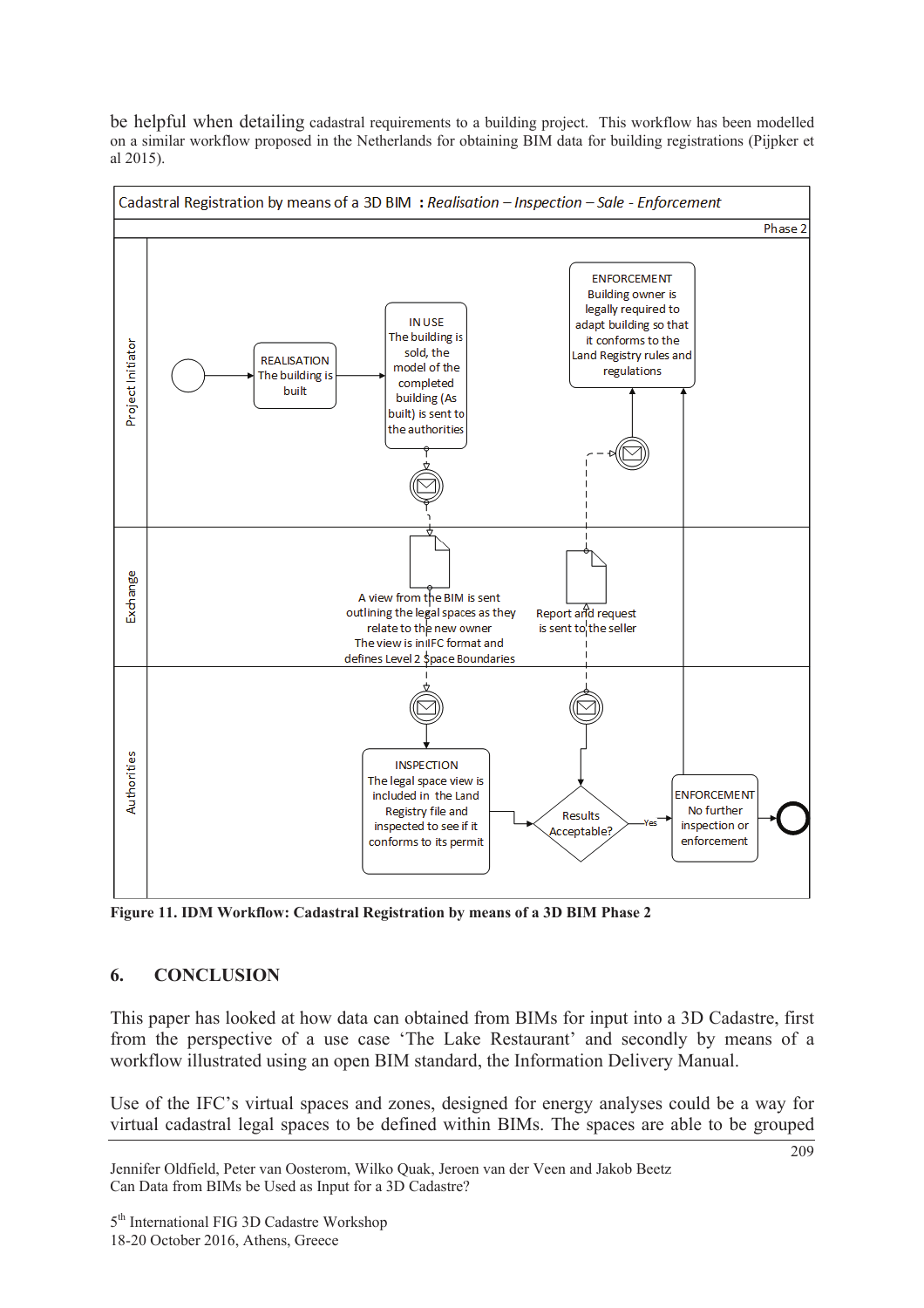into zones and can be number of non-adjacent, aggregate or intersecting volumes. This capability could prove very attractive to the complex shapes of modern buildings, but could also be used to encompass spatial units spread over different rooms in the same building.

The spaces defined within zones and thus forming a virtual legal space would need to have level 2 space boundaries in order to ensure a topological volume. This topological volume could in turn be used as data in a topological database and thus be used to generate an overview of legal spaces within the Netherlands. The IFC also includes a topological half space solid, which would allow the inclusion of 2D volumes, either separately or as a space within a zone.

The Lake Restaurant use case demonstrates the right of superficies and therefore is an ideal volume for showing why a 3D Cadastre is needed. While the idea of extracting topological spaces from the existing BIM was initially explored, the fact that many of the spaces were open made this impossible. Instead a new topological volume was built and the outdoor terrace was given its own volume above the water.

The fact that the Lake Restaurant was such a difficult space to register highlighted the need for a new topic and thus new semantics to be created within the IFC in order to define legal spaces. This means that a step further than simply achieving interoperability between the IFC and cadastral legal spaces by using the same semantics would need to be taken. The review and expansion of the IFC is an ongoing process which this proposed new topic would become a part of.

The workflow which forms the second half of the paper is based, in part, on the difficulties experienced in creating a legal space for the Lake Restaurant. Communicating cadastral requirements early in the design process would facilitate the process of obtaining legal spaces from BIM. While in many cases spaces can simply be extracted from BIMs at the end of the design process, legal spaces could also be defined at the beginning of the design process. Requiring that a conceptual mass of the plan of the building be sent to the cadastre for testing early on would ensure the presence of topological legal spaces for use by the cadastre. It is also a way to check that the building is being designed and built within cadastral regulations – the rights, restrictions and responsibilities associated with the spatial unit.

Future work will look further into the automated extraction of legal spaces in the form of *IfcZones* from other BIM models and at what new semantics might be required in order to do so. Furthermore, a central principle of a traditional 2D land registry system is that of an owner owning the volume above the 2D spatial unit up to infinity and below to the Earth's core. In the Lakeside Restaurant use case, the volume extends only to the water's surface. While it is possible to model the area above the terrace up to infinity using *IfcHalfSpaceSolid,* and to group this virtual space into a zone together the *IfcSpace* of the restaurant, it would form on odd spatial unit and the choice has been made in this case not to do so. However, being able to model partially unbounded spaces (using *IfcHalfSpaceSolid)* could be important in a 3D Cadastre and could form the topic for further future work.

Jennifer Oldfield, Peter van Oosterom, Wilko Quak, Jeroen van der Veen and Jakob Beetz Can Data from BIMs be Used as Input for a 3D Cadastre?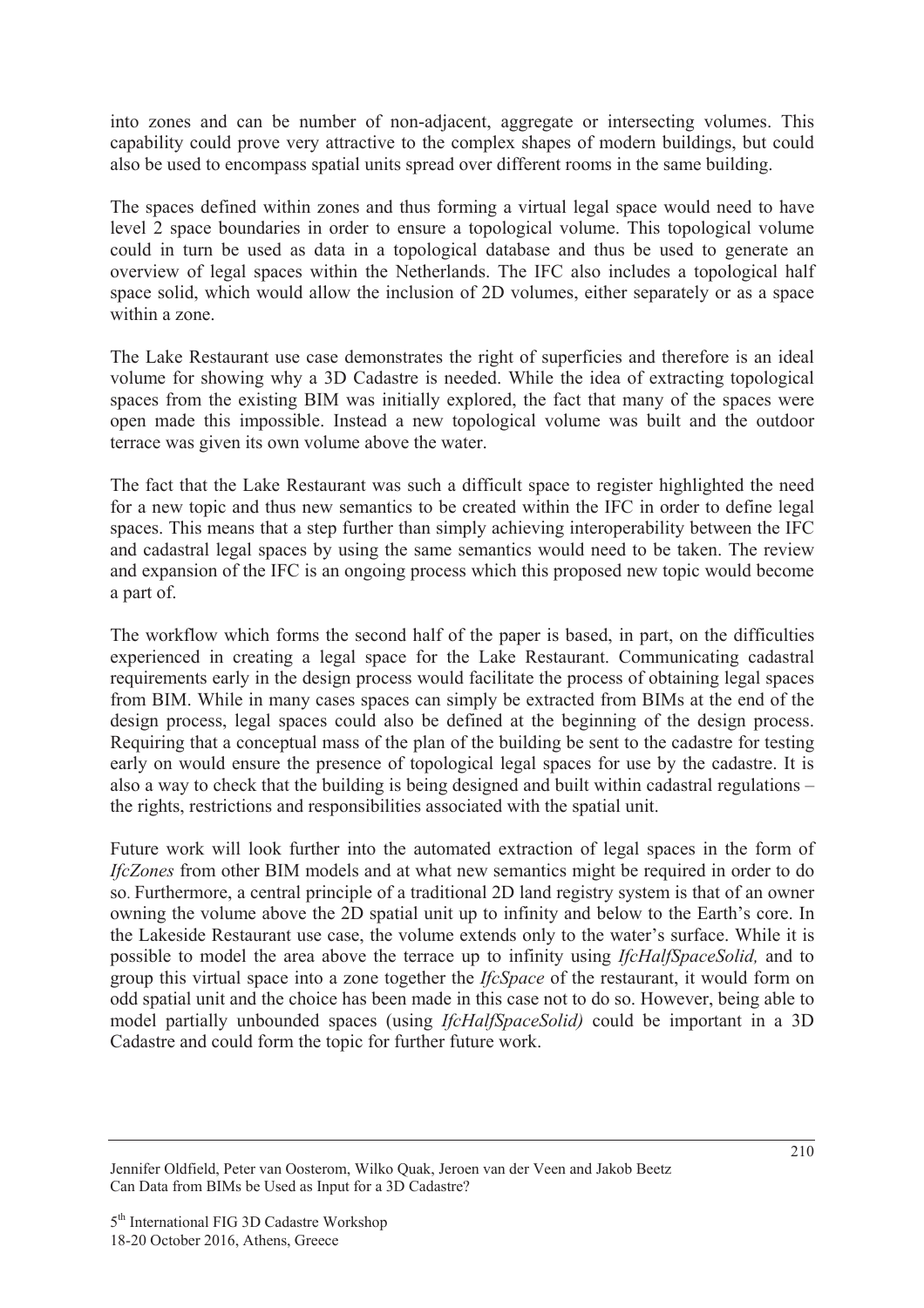### **REFERENCES**

Aien, A., Kalantari, M., Rajabifard, A., Williamson, I. and Bennett, R. (2011). Advanced Principles of 3D Cadastral Data Modelling 2nd International Workshop on 3D Cadastres. 16- 18 November 2011, Delft, the Netherlands. P. van Oosterom, E. Fendel (Eds.); Proceedings 2<sup>nd</sup> International Workshop on 3D Cadastres, November 2011, 377 – 396. Web.

Atazadeh, B., Kalantari, M., Rajabifard, A., Champion, T. and Ho, S. (2016). Harnessing BIM for 3D Digital Management of Stratified Ownership Rights in Buildings FIG Working Week 2016 Recovery from Disaster Christchurch, New Zealand, May 2-6, 2016.

Autodesk Knowledge Network (2015). Export a Project to IFC.

Beetz, J. (2016). Modelling Processes in the Building Industry University Lecture Eindhoven Technical University.

BIMLoket (2016). Wat is BIM? Web. 18 May 2016. http://bimloket.nl/107.

BuildingSMART Norway (2007). Information Delivery Manual : Guide to Components and Development Methods http://idm.buildingsmart.com.

BuildingSMART Norway (2007). Quick Guide to Business Process Modeling Notation (BPMN) 18 May 2016 Web. iug.buildingsmart.org.

buildingSMART International Ltd (2008-2016). IFC Space 18 Aug. 2016 Web. www.buildingsmart-tech.org.

Building Smart (2014). "Technical Vision: Standards." Building Smart: International Home of Open BIM. Building Smart, 2014. Web. 23 Feb. 2016. http://www.buildingsmart.org/standards/technical-vision/

Duindam, A., van Oorschot, G.M., Osse, L. and van der Veen, J. (2016). Ketenontwerp BGT: Ketensamenwerking maakt de BGT Programmabureau BGT.

Kalantari, M. and Rajabifard, A. (2014). A Roadmap to Accomplish 3D Cadastres  $4<sup>th</sup>$ International Workshop on 3D Cadastres 9-11 November 2014, Dubai, United Arab Emirates. P. van Oosterom, E. Fendel (Eds.); Proceedings 4th International Workshop on 3D Cadastres, November 2014, 75- 82. Web.

Lemmen, C., van Oosterom, P. and Bennet, R. (2015).The Land Administration Model Land Use Policy 49, 535 – 545. Web

Liebich, T. (2009)IFC 2x Edition 3 Model Implementation Guide buildingSMART.

National Building Specification (2016). www.thenbs.com.

Jennifer Oldfield, Peter van Oosterom, Wilko Quak, Jeroen van der Veen and Jakob Beetz Can Data from BIMs be Used as Input for a 3D Cadastre?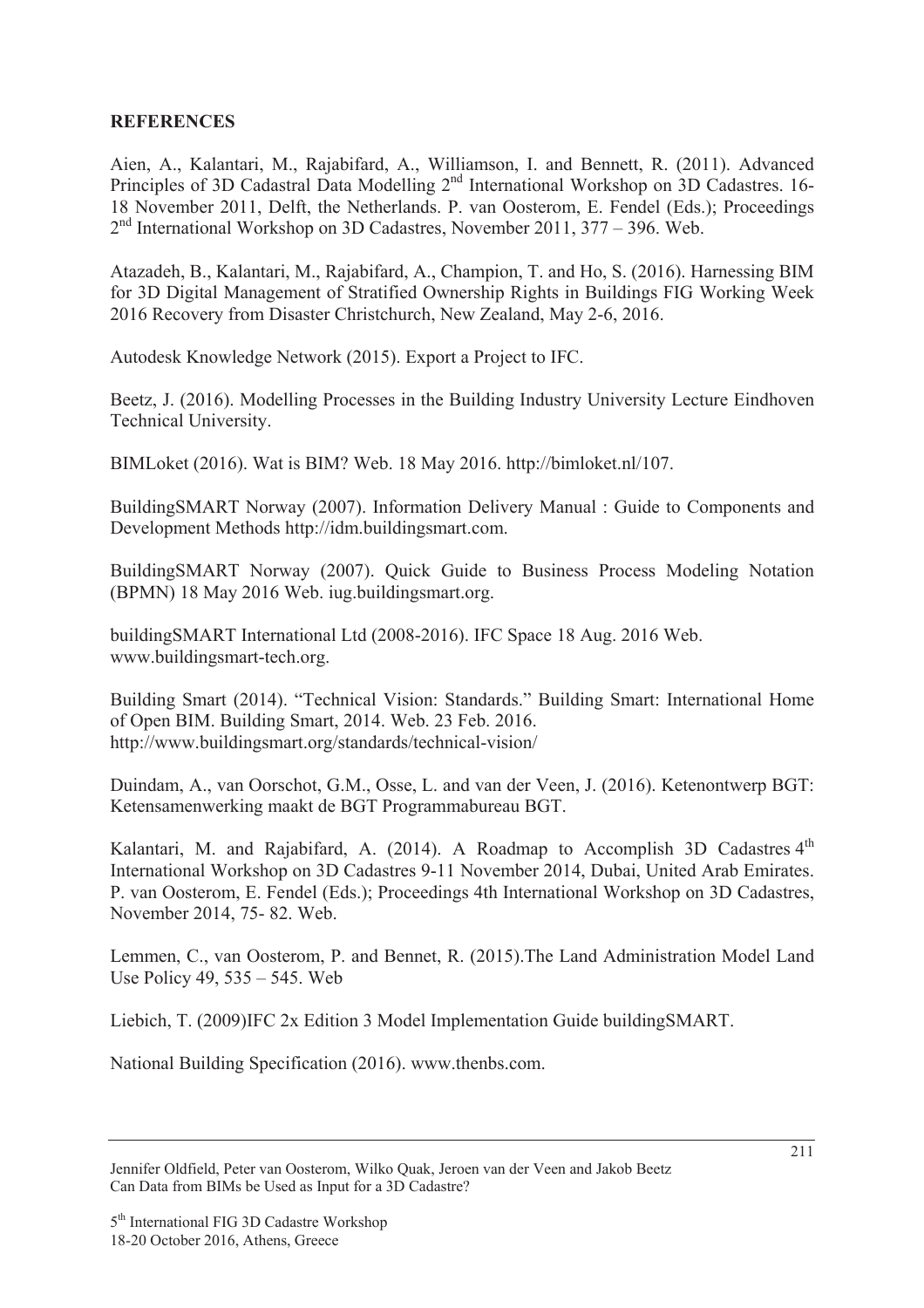Pijpker, U., Brouwer, K., van Kooten Niekerk, E. and Groenendaal, W. (2015). Informatiehuis Bouw: Samen bowen aan het Digitale Stelsel Omgevingswet www.omgevingswetportaal.nl .

Rajabifard, A. (2014). 3D Cadastres and Beyond 4<sup>th</sup> International Workshop on 3D Cadastres 9-11 November 2014, Dubai, United Arab Emirates. P. van Oosterom, E. Fendel (Eds.); Proceedings 4th International Workshop on 3D Cadastres, November 2014, 1- 16. Web.

Rajabifard, A. (2015) Smart Future Cities-the role of 3D Land & Property & Cadastre Information The World Cadastre Summit 20-24 April 2015 Istanbul, Turkey. Web.

Stoter, J., van Oosterom, P. and Ploeger, H. (2012). The Phased 3D Cadastre Implementation in the Netherlands 3rd International Workshop on 3D Cadastres: Developments and Practices 25-26 October 2012, Shenzhen China. P. van Oosterom, E. Fendel (Eds.); Proceedings 3<sup>rd</sup> International Workshop on 3D Cadastres, October 2012, 273 – 288. Web.

Stoter, J. and van Oosterom, P. (2006). 3D cadastre in an international context: Legal, Organizational and Technological Aspects Taylor & Francis, CRC Press, Florida. 2006.

Thompson, R. (2015). A model for the creation and progressive improvement of a digital cadastral data base Land Use Policy 49, 565 – 576. Web.

van Oosterom, P. (2013). Research and Development in 3D Cadastres Computers, Environment and Urban Systems. Web.

Weise, M., Liebich, T., See, R., Bazjanac, V. and Laine, T. (2009). Ifc Implementation Guide: Space Boundaries for Thermal Analysis US Government Services Administration (GSA).

Jennifer Oldfield, Peter van Oosterom, Wilko Quak, Jeroen van der Veen and Jakob Beetz Can Data from BIMs be Used as Input for a 3D Cadastre?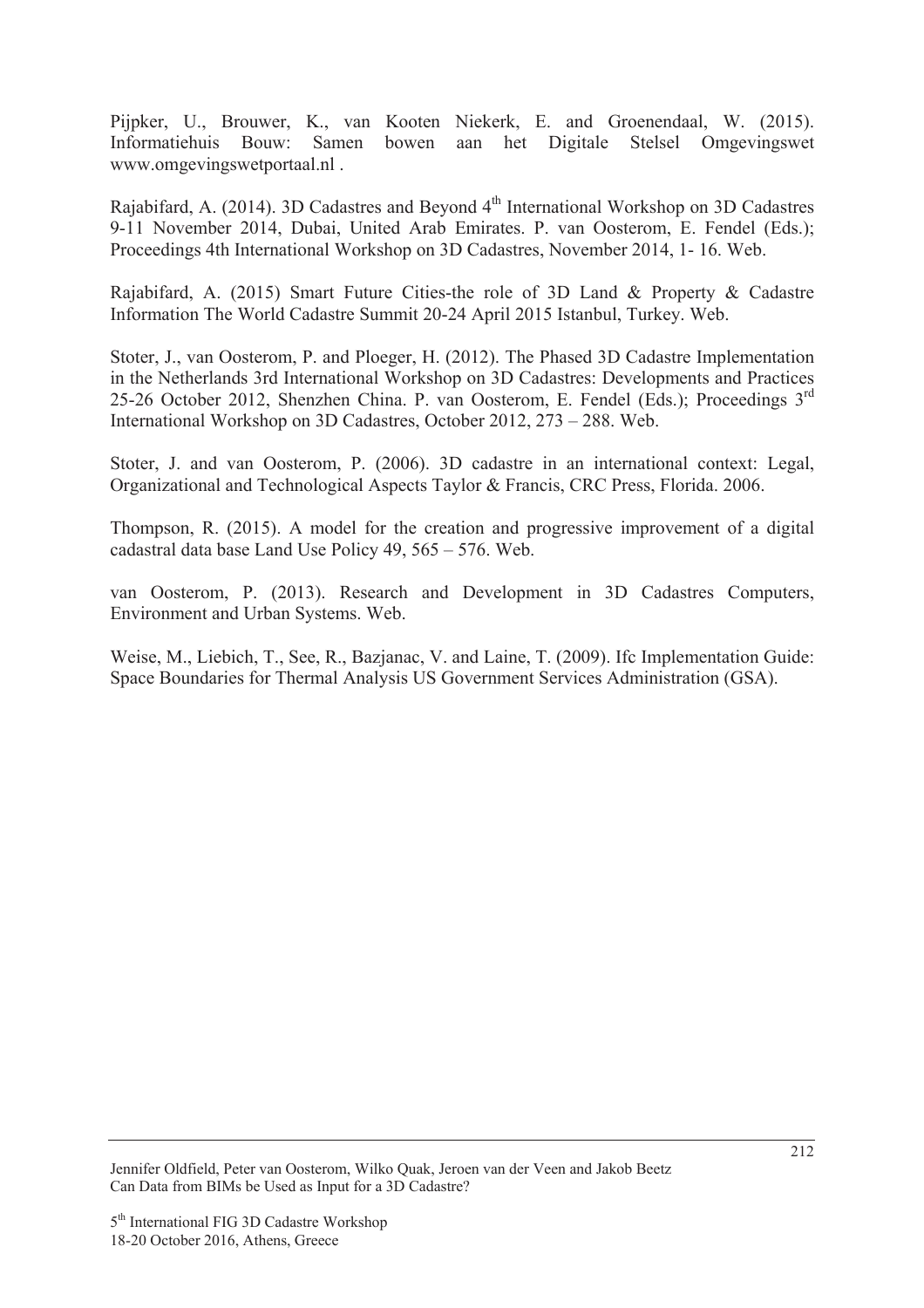### **BIOGRAPHICAL NOTES**

**Jennifer Oldfield** teaches teenagers and adults **(**Teaching English to Speakers of Other Languages –TESOL) and is an examiner for Cambridge ESOL. She first became involved in geographical information in 2008. She has worked as translator for Geonovum on two projects, firstly the City GML domain application for the Netherlands and then the Dutch data dictionary for construction – the CB-NL. This article is part of a Master's in Geographic Information Management Applications completed at Utrecht University.

**Peter van Oosterom** obtained an MSc in Technical Computer Science in 1985 from Delft University of Technology, the Netherlands. In 1990 he received a PhD from Leiden University. From 1985 until 1995 he worked at the TNO-FEL laboratory in The Hague. From 1995 until 2000 he was senior information manager at the Dutch Cadastre, where he was involved in the renewal of the Cadastral (Geographic) database. Since 2000, he is professor at the Delft University of Technology, and head of the 'GIS Technology' Section, Department OTB, Faculty of Architecture and the Built Environment, Delft University of Technology, the Netherlands. He is the current chair of the FIG Working Group on '3D Cadastres'.

**Wilko Quak** has an MSc in computer science from Utrecht University, The Netherlands (UU). He worked for several years (1993-2001) as a researcher at the Dutch research center for mathematics and computer science (CWI) and University of Amsterdam (UvA) on Spatial DBMS performance. Since 2001 he has been a researcher at the Section GIS Technology, OTB, Delft University of Technology. At Delft University his research focus is moving towards spatial data modeling, data interoperability and standardization. Since 2007 he has been working part-time for Geonovum (the National Spatial Data Infrastructure (NSDI) executive committee in the Netherlands).

**Jeroen van der Veen** has an MSc in urban design from Delft University of Technology, the Netherlands. He has worked since 2001 as project manager for several Dutch government departments. Currently he works for Ministry of Internal Affairs and the Cadastre as project manager for the information-houses Legal Space and Building, within the framework of the new Environs Act. He was involved in the management of a number of nationwide projects in the field of geographical infrastructures. Notably the National portal of spatial plans (RO-Online/RP.nl), the Registry Large-scale Topography (BGT).. He is especially keen on building bridges between the worlds of geo-, building- and legal information and management of projects in complex multi-organization networks.

**Jakob Beetz** works as an assistant professor at the Department of the Built Environment of the Eindhoven University of Technology in the Netherlands. He has been involved in research, development and standardization of technologies and data models for Building Information Modelling for more than 10 years. He is the co-founder of the Open Source model server platform 'bimserver.org', and currently serves as co-chair of the Linked Building Data standardization group within the international buildingSMART organization.

Jennifer Oldfield, Peter van Oosterom, Wilko Quak, Jeroen van der Veen and Jakob Beetz Can Data from BIMs be Used as Input for a 3D Cadastre?